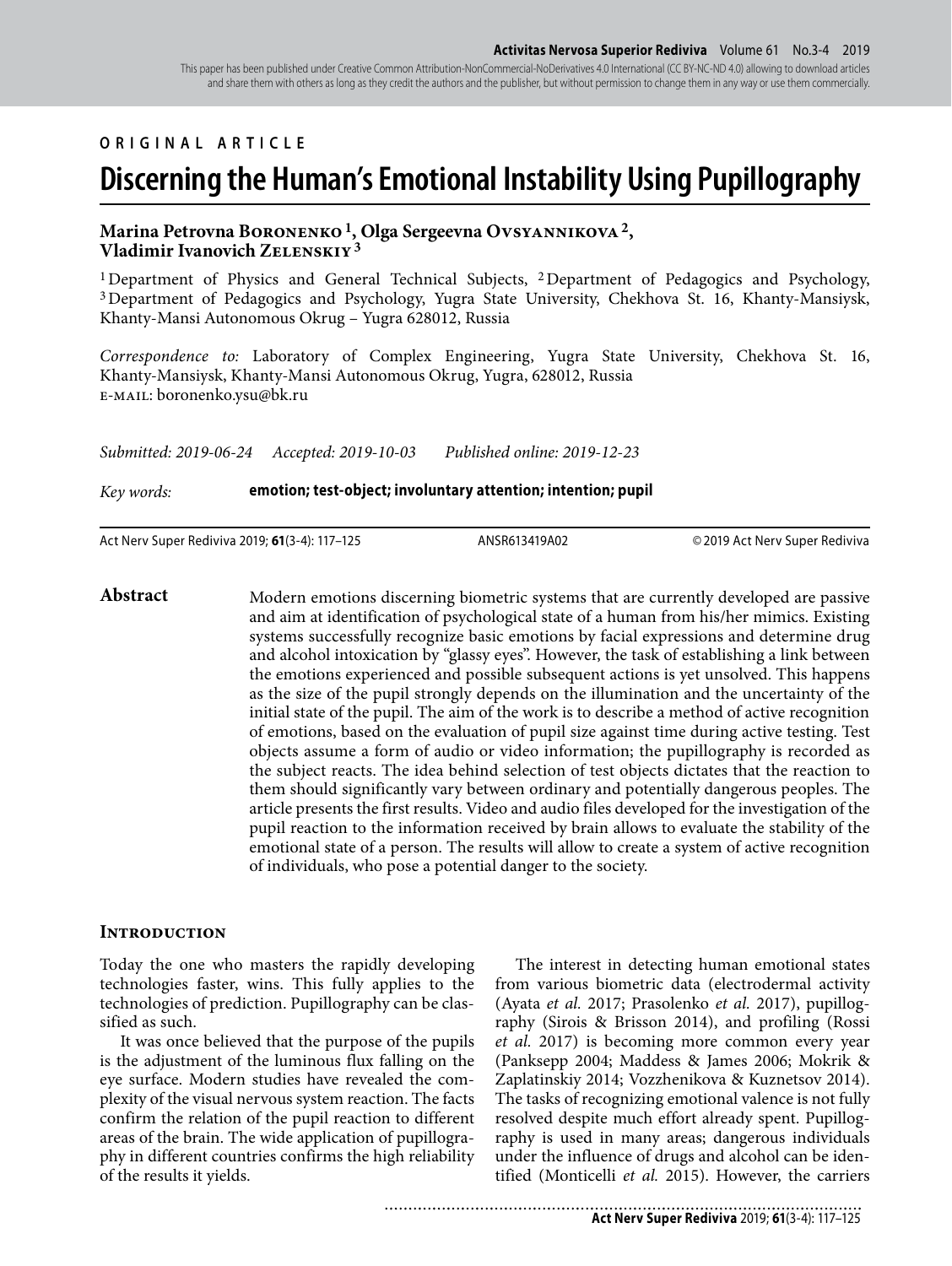of evil intent remain unrecognized. The problem is not in finding pupils on the image, but in the identification of emotions. The standard method of determining emotions from mimic changes is good, but if a person has high level of self-control, it is difficult to recognize evil intentions. Therefore, the need to improve the existing method for recognition of hidden menace remains relevant.

A literature overview on the recognition and identification of potentially dangerous people indicates a wide application of biometric methods. Identification by voice, face, hand, eye in the bulk exceeds the classical fingerprint identification systems, which, in turn, use different principles for obtaining a fingerprint image, namely: total internal light reflection effect optical scanners, CMOS capacitive sensors, fiber optic chips and heat register chips. The number of companies engaged in biometrics has increased and approached 400. Accordingly, the number of areas in which biometric systems find real application, has increased. The most popular of them are mobile communications, passport systems and credit cards (non-cash payments). Large companies engaged in different areas of biometrics cooperate and unite, for example, Vision & Identix (total number of shares amount to \$600 million). The effectiveness of biometric protection is extremely high, as it allows to accurately identify the person; the chance of unauthorized access with such protection is extremely small (no more than 0.1%) (Akhmetvaleev & Katasev 2016).

Due to cultural and ethnic differences in the emotional sphere, it is not always possible to use standard emotional stimuli in experiments (International Affective Picture System, LAPS, University of Florida, Gainesville, FL). On the basis of critical considerations, the authors of a number of reviews (Bekmurzin *et al.* 2014) come to the conclusion that the color sensitivity of the eye does not allow to evaluate if a person experience liking or disliking from the size of the pupil with certainty. However, the great progress of optoelectronics and digital technologies stimulates continuous research in this direction using new approaches and methods. The goal is to develop a method for relating the pupil size changes to the emotional state of a person. The article describes the pilot version of the method for determining a person's emotional response.

# **Literature Review**

Pupillography is quite common thanks to the relative ease of implementation. For example, the pupillograph records the change in the size of the pupil along with speech (Stern *et al.* 2001). If a person lies, he/she experiences stress, the size of the pupils changes, which is registered by the pupillograph. The use of pupillography in studying the autonomic nervous system allows us to investigate various neurological abnormalities (Bekmurzin *et al.* 2014), diagnose Alzheimer's disease,

neuropsychiatric disorders, sleep disorders, migraines, Parkinson's disease. By the change in the normal pupillary reaction, it is possible to judge the presence of diabetes in the early stages of the disease, amyloid and rheumatic disorders, and Chagas disease, one of the most common parasitic diseases in Latin America. Pupilograms are actively applied for diagnostics in ophthalmology (Ershova *et al.* 2014), neuropathology (Zaplatinskiy & Kovivchak 2013), narcology (Fomenko *et al.* 2018), and in general medical practice.

In 2008, Wilson and a group of researchers noted that the dynamics of pupil diameter can be used as an indirect measure of brain function. Fomenko *et al.*. (2018) clearly established the effect of mental load on the size of pupils and presented mathematical model of such reactions (Gukasov *et al.* 2012). Hypoxia will also change the reaction of the pupils to light. Maddess and James (2006) investigated the functional relationship of the reaction of pupils by simultaneous and sequential exposure of the eye to visual stimuli. This allowed to build a map of the visual functionality of the eye's visual field, which will help to conduct all the future eye reaction experiments with greater accuracy.

The relationship between the intensity of the stimulus and the scale of the pupillary response was described by nonlinear functions (Sanakoev *et al.* 2017). The reaction of pupils to pain was studied by Ukrainian scientists Mokrik and Zaplatinskiy (2014). Application of profiling in the area of aviation (transport) security was developed by Vozzhenikova and Kuznetsov (2014). Specialists of the Center for Measuring Technologies and Automation, Faculty of Physics, Moscow State University, developed "VizioSKAN" - a mobile system that tracks the direction of sight of the driver of a moving vehicle, which improves safety on the roads (Varlataya *et al.* 2016). Akhmetvaleev and Katasev (2016) presented the concept of contactless identification of people under the influence of alcohol and drugs, posing a threat to public safety.

The generally accepted biometric methods currently used in real life include methods of recognizing and identifying an individual by face and by the iris of the eye. The advantage of these methods is no need for contact. The first of them allows to recognize basic mimic emotions, but specially trained people escape such systems. Biometrics on the iris allows to identify a person, but says nothing about the emotional state. In the Belarusian State University of Informatics and Radioelectronics, Zhabinskiy (2014) studied the role of texture (pixel intensity) in the task of recognizing emotions in a human face.

Tomsk Polytechnical University researchers, under the leadership of Druki (2011), have developed an algorithm for detecting a face and algorithms for recognizing a person's emotional state against a complex background.

The mentioned systems for emotion recognition by facial expressions need algorithms that can receive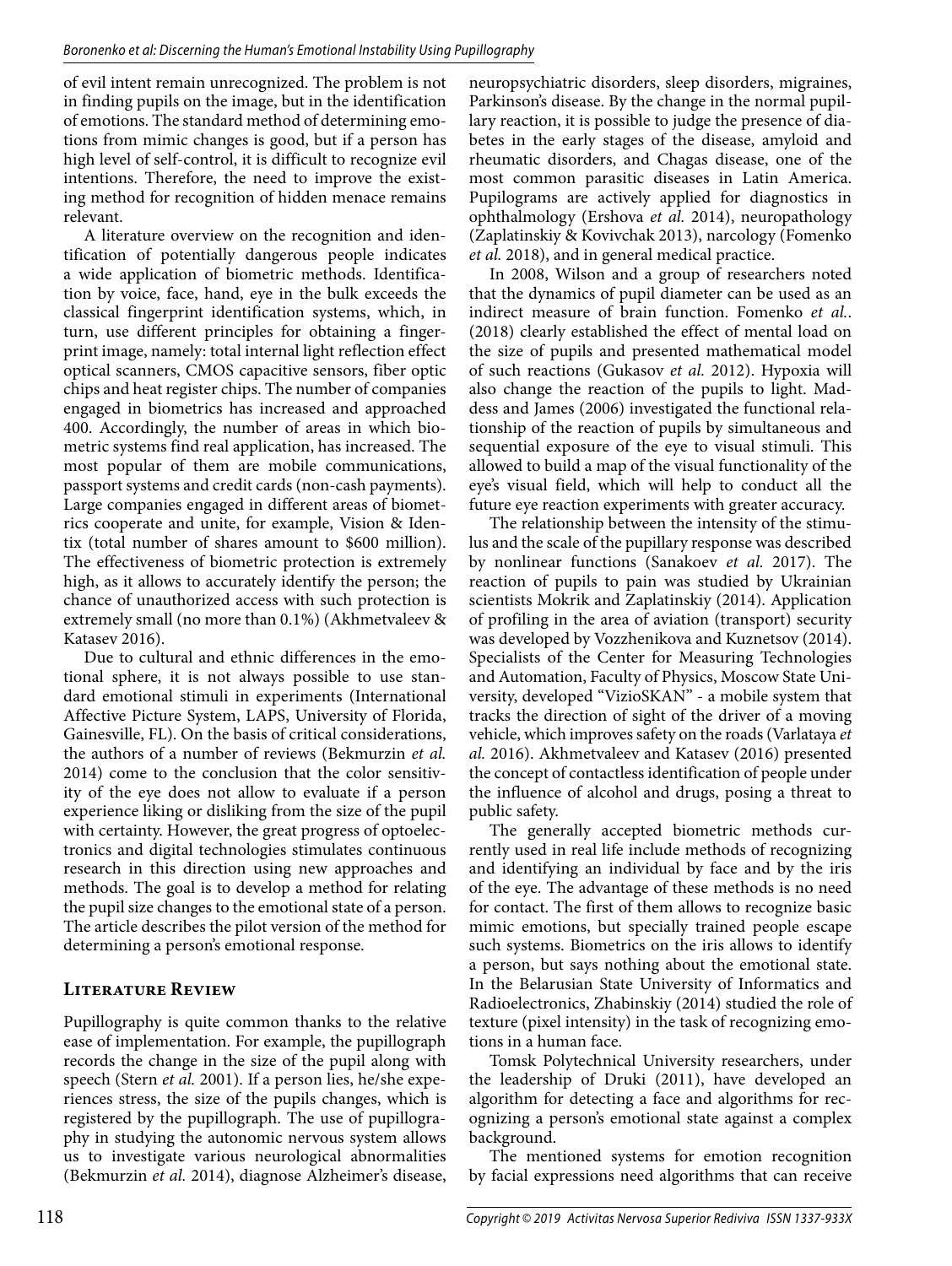different image segments with different levels of image noise in a short time. Algorithms have been successfully implemented both abroad (Leon-Sarmiento *et al.* 2008; Wilhelm & Wilhelm 2003; Maslova 2017; Merritt *et al.* 2004; Dacey *et al.* 2005) and in Russia. Scientists from St. Petersburg designed a program for recognizing and training emotions in  $C \#$ . All the supporting algorithms are implemented: Viola-Jones object detection, image binarization algorithm and Sobel filter; the neural network was trained successfully; It was possible to achieve an acceptable level of accuracy for the existing training set.

The signs of vitality (signs of life) analysis allow detecting the falsification of information presented by an individual in face recognition systems. Kostylev and Gorevoy (2013), from Moscow State Technical University, use the analysis of the spectral characteristics of the reflection of human skin (non-contact method) as an indication of vitality. Local minima and maxima are stipulated by the presence of hemoglobin in the inner layer of the skin. The effect of facial expressions, speech, blinking or emotions on the result of recognition, the properties of the skin or eye tissues, blood pulsation in vessels and capillaries, eye movements, accommodation, and the natural response to a particular effect can also be utilized as indicators of vitality. The normal constant oscillations of pupil sizes (Varlataya *et al.* 2016) is used to check the activity of the eye in the iris recognition systems. The voice is also used for identification of

**Tab. 1.** Factors, affecting the size of the pupil

a person and his/her emotional state. This method is suitable for remote use and requires cheap technological equipment, but produces a high error rate.

In the United States, Israel, and Germany, biometric recognition systems are being tested at stadiums, in the subway, airports, etc. According to Vozzhenikova and Kuznetsov (2014), Akhmetvaleev and Katasev (2016), Volkov & Semenova (2012), emotions can be determined. The development of the existing information technologies and emergence of new ones led to the appearance of human-computer interaction (HCI) and the introduction of the concept of "affective computing". The machine is taught to identify and respond accordingly to the user's feelings and emotions, determined by facial expressions, posture, gestures, speech characteristics, and even body temperature (Rossi *et al.* 2017; Danilova & Krylova 2005; Gnezdickiy 2003; Kolker 2004; Meshchaninov & Ldovskaya 2015).

# **Methods**

The proposed method comes down to assessing the emotional response of a person using the pupillogram recorded during comprehension of information, in response to an emotionally colored test object that is the carrier of this information. A specific feature of the developed method is that test objects have a differentiated (adjusted to the subject's individual perception) informational impact on a person and that the method

|                                                                                                  | Influence method, €                                                |                                                                      |                                    |                                                                      |                                                              |                                      |
|--------------------------------------------------------------------------------------------------|--------------------------------------------------------------------|----------------------------------------------------------------------|------------------------------------|----------------------------------------------------------------------|--------------------------------------------------------------|--------------------------------------|
|                                                                                                  | Informational,<br>external, Ψ                                      | Informational,<br>internal, \0                                       | Chemical, 50                       | Physical, $\Omega$ 0                                                 | <b>Biological, £0</b>                                        |                                      |
|                                                                                                  |                                                                    |                                                                      |                                    |                                                                      | Random                                                       | <b>Constant</b>                      |
| Source (examples)                                                                                | Test objects:<br>video,<br>announcements,<br>news, people,<br>etc. | Thoughts, mood                                                       | Smell in the<br>room               | Light, sound,<br>illumination, air<br>temperature,<br>humidity       | Pain attacks                                                 | sex, age,<br>nationality,<br>illness |
|                                                                                                  |                                                                    |                                                                      | Medicine,<br>alcohol, drugs        |                                                                      |                                                              |                                      |
|                                                                                                  |                                                                    |                                                                      | Random smells.<br>Food             |                                                                      |                                                              |                                      |
| Length of affect                                                                                 | from $\tau$ to t                                                   | t                                                                    | from $\tau$ to t                   | from $\tau$ to t                                                     | $\tau$ = t, Periodically                                     | t                                    |
| Degree of the affect<br>on the size of the<br>pupil                                              | Depends of<br>the itensity of<br>iritaion factor $\Psi$            | Depends on the<br>intensity of the<br>irritation agent $\Psi$ -<br>0 | minimum <b>T</b><br>strong<br>weak | Depends on the<br>intensiyt of the<br>irritation agent<br>$\Omega 0$ | Depends on the<br>intensiyt of the<br>irritation agent<br>£0 | const                                |
| Possibility to correct<br>the parameters<br>of the method<br>externally                          | In the majority of In the majority of<br>cases                     | cases                                                                | yes                                | Yes in the<br>majority of<br>cases                                   | No / minimum                                                 | No                                   |
|                                                                                                  |                                                                    |                                                                      | no                                 |                                                                      |                                                              |                                      |
|                                                                                                  |                                                                    |                                                                      | yes                                |                                                                      |                                                              |                                      |
| Conditions of the<br>registration of<br>emotional reaction<br>of the pupil on the<br>test object | $\Psi > \Sigma \in$                                                | $\Psi$ > $\Psi$ 0                                                    | Usually $\Psi >> 50$               | $\Psi > \Omega 0$                                                    | V > £0                                                       |                                      |
|                                                                                                  |                                                                    |                                                                      | Glassy pupil                       |                                                                      |                                                              |                                      |
|                                                                                                  |                                                                    |                                                                      | $\Psi$ > $F$ <sub>0</sub>          |                                                                      |                                                              |                                      |
| <b>Critical limitations</b>                                                                      | $\Sigma \in \langle i \Psi \rangle \Psi_{\text{activation}}$       |                                                                      |                                    |                                                                      |                                                              |                                      |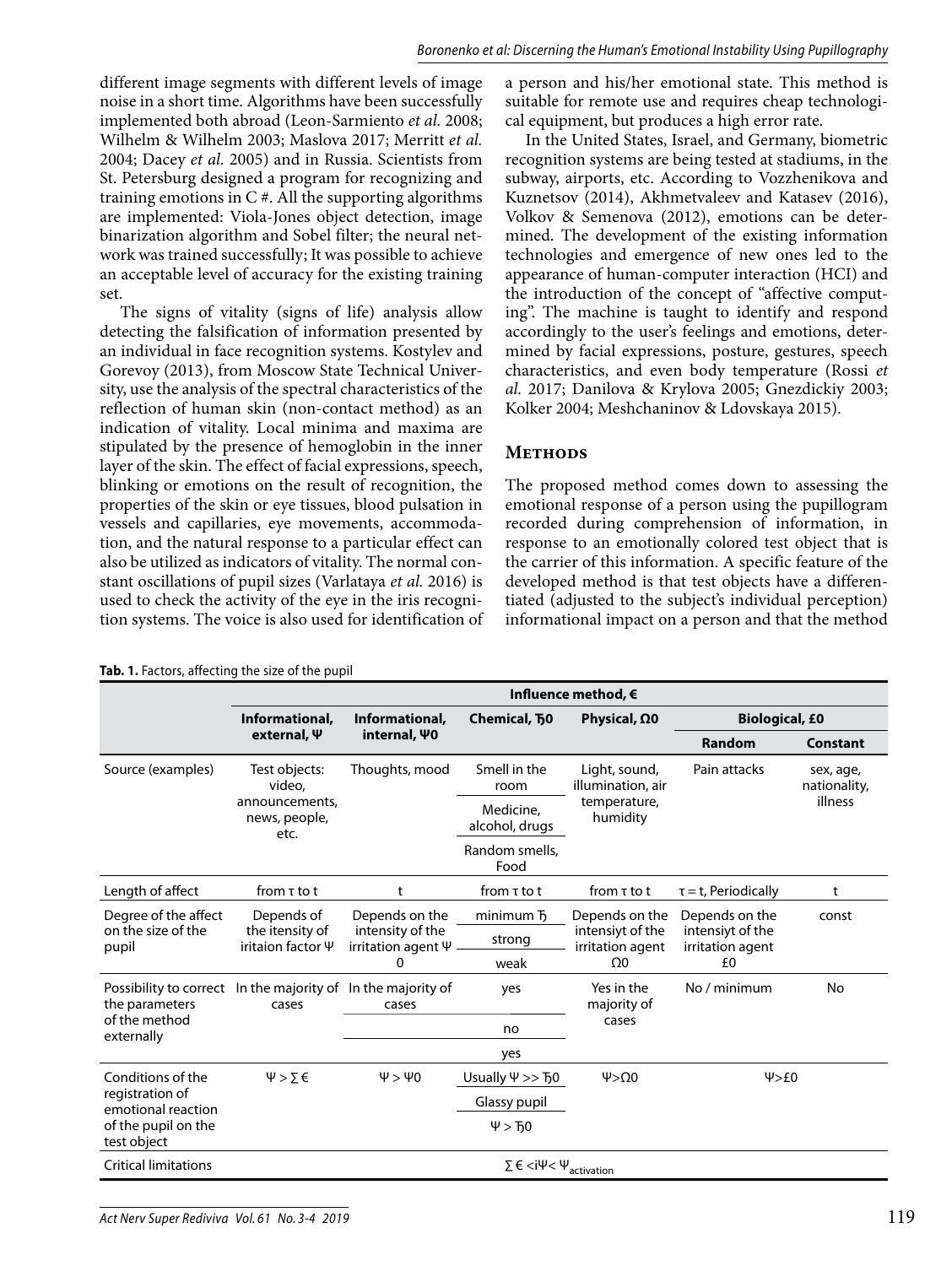itself serves as an addition to the existing recognition methods.

Thus, in the developed method, we will use stimuli (test objects) that have a specific thematic focus. They will, therefore, have an emotional impact in proportion to the degree of an individual's internal commitment to this subject. At the first stage of the experiments, different images were used as emotionally colored test objects. The information on test objects, was determined by topical problems of society, for example, nationalism. The level of intensity of emotions aroused by the information was assessed statistically. The average value was considered a normal reaction, since the most people were hypothesized to be mentally balanced and tolerant.

In order to use this method, one must be sure that the reaction registered is the response to the test object. From the point of view of the influence method (denoted as  $\epsilon$ ) leading to a change in the size of the pupils, the existing factors can be conventionally divided into informational (direct effect of information on the brain) and non-informational (indirect effect on the brain). The list of factors affecting the pupil and their characteristics are presented in Table 1. Non-informational factors include exposure to chemicals (including common medicines and food), physical (light, pain, etc.), biological (temperament, age, gender, illness, etc.).

We shall consider the minimum time required for the transmission of information, sound exposure, the onset of the drug effect, etc. as short time of exposure τ. The total time during which an individual is under observation is denoted by t.

Hypothesis: each person has topics that cause extreme emotional responses. Information related to them causes involuntary attention if it appears in the field of perception of an individual. If we assume that a test object contains such information, the reaction of the pupils to such a test object is proportional to the intensity of the emotions experienced (Ψ).  $\Psi < \Psi_{\text{activation}}$ corresponds to afferent synthesis that does not lead to active actions. The information does not change the emotional state of individual to who it is of no relevance, and the size of the pupils is normal. The fluctuations of the pupil area stay within the normal limits (not more than the average  $\Delta S$ ) and are determined by the factors  $\epsilon = \epsilon_0 + \Omega_0 + \Omega_0 + \Psi_0$ . The evoked potentials of the brain are known to correlate with pupillograms (Gnezdickiy 2003; Kolker 2004). This way we obtain values that can be picked as critical.

Thus, to register the response of the pupil to the test object, it is necessary to stabilize  $\Omega_0$ , to secure  $\Psi > \Psi_0$ , Ψ >  $T_0$ , Ψ> $E_0$ . The random and constant components contribute to the factor  $\mathcal{E}_0$ . The constant component of the biological factor is accounted for naturally by the recognition system, since it is controlled by the relative size of the pupils; so do the physical, chemical, and informational components. The random component of the biological factor  $\mathcal{L}_0$  is highly unlikely to correlate with the response to the test object thanks to a large number of test objects of various types. For the reaction of pupils to test objects to be reliable, the amplitude of the evoked emotions must exceed the maximum value of the error significantly. Each of the factors mentioned in table 1 contributes to the error  $\Delta$ , as well as by the random statistical and methodological errors in the contouring of the pupils do.

The following points are to be taken into account by selecting test objects:

- The target category of individuals
- if the eye surface illumination during recording of the pupillograms varies, it is necessary to introduce a correction factor;
- the level of emotions should not urge a person towards onset of actions. The intensity of the stimulus should lie in the interval  $\Sigma \in \langle \Psi \rangle \langle \Psi_{\text{activation}} \rangle$ .
- The latter is the most difficult to secure.

CCTV operates to ensure security in crowded places. Upgrade and calibration of such systems will allow to conduct a comprehensive analysis of the psychophysical state of people. The function  $\frac{1}{\phi} = \phi_0 + \frac{1}{\phi} + \omega + \frac{1}{\phi}$  describes the psychophysical state of a person at the initial moment of observation. Thus, one requires neutral test objects, bearing no information or non-essential information for people of a certain type. Such test objects allow to "tune" the system to a specific individual, to account for spontaneous oscillations of the pupil and for the random noise. To render the pupil area independent of the direction of the subject's stare (close or far, up or down) and squinting, the test object should be located at a sufficient distance determined by a preliminary general calibration of the system.

A person distributes attention to objects or circumstance that are significant at the current time. Attention focuses on the object more often than the higher its subjective significance. Significance is due to the motivational force and information richness of the object. Therefore, the determining factors for success will be the novelty of the informational stimulus and the correspondence of the stimulus to the internal state of a person, his needs, that is, the condition  $\Sigma \in \langle \Psi \rangle$  is fulfilled.

Attention is characterized by dilated pupils, an increase in skin conduction, a decrease in heart rate, a change in respiration, widening of the head vessels, and shrinking of the hands vessels. A loud sound, a bright flash of light, a strong odor attracts involuntary attention (Akhmetvaleev & Katasev 2016).

The so-called afferent synthesis, related to higher nervous activity, stipulates the reaction of an individual to external stimuli (Danilova & Krylova 2005). Ψ<Ψ<sub>activation</sub> corresponds to afferent synthesis that does not lead to active actions. The behavior depends on the processes developing during the stage of afferent synthesis. In turn, several factors determine the content of afferent synthesis: motivational arousal, memory, sit-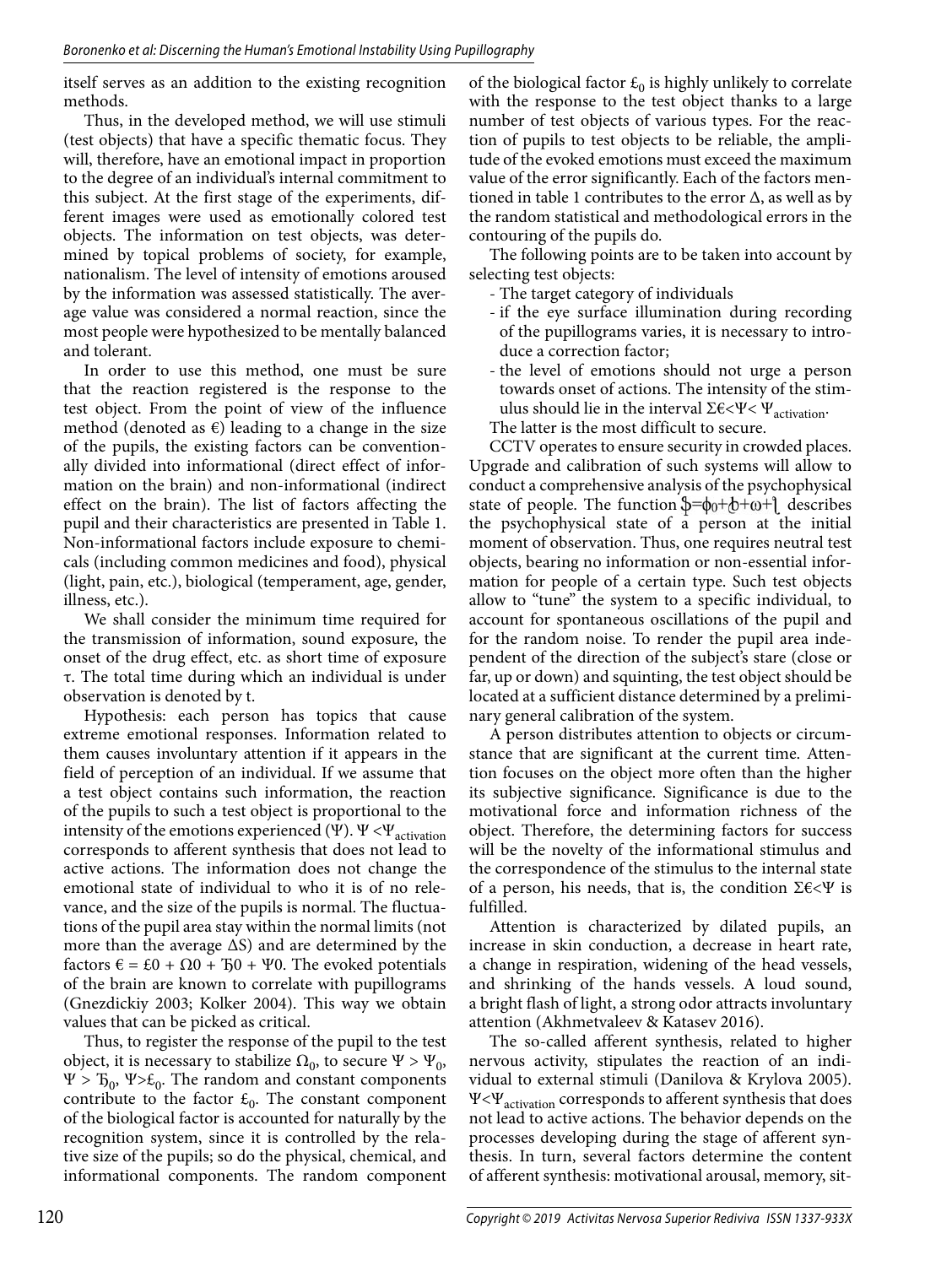uational afferentation, and triggering afferentation. The fragments of past experience relevant for future behavior are extracted from memory at the afferent synthesis stage. Next is the efferent synthesis with the integration of somatic and autonomic excitations, when the action has already been formed, but is not yet implemented. The nervous system compares the expected results with the incoming afferent information on the possibilities real world provides. The results of the comparison determine whether the individual will proceed to action (Volkov & Semenova, 2012).

#### **Results**

A helmet providing a rigid coordinate connection between the video camera and the head (Fig. 1.a) is developed to study the pupil response. The helmet is a copper tube frame. The frame is covered with a layer of foam rubber. An adjusting screw In the back of the frame allows to loosen or tighten the helmet on the head. A person wearing a helmet is seated at a distance where the eye illumination variation is insignificant. The distance was picked basing on measurements of the illumination created by elementary test objects at distances of 0.75–4 m from the luxmeter photometric head (Fig. 1.b).

The possible contribution of test objects to the pupil illumination was evaluated using the pupillograms recording setup, in which a photometric head of a luxmeter took place of a subject. Elementary test objects were a set of monochrome slides of different colors. The experiment was conducted at nighttime behind the curtains, without artificial illumination, from an LCD monitor. The screen brightness remained unchanged in all the experiments and the luxmeter surface was only illuminated by the test objects glow. The distance between the test objects and the eye was sequentially changed from 0.75 m to 4 m, with a step of 0.25 m. Thus, the distance at which the stimuli did not contribute to the change in the size of the pupils was determined.

Starting from slide 19, emotionally colored pictures appeared in the sequence. The emotional strength of them on a scale from 1 to 10 does not exceed 4, where 10 is the strongest emotion possible. The video was captured using a T7 Astro Camera Astronomical Astronomy Telescope Digital Lens for Guiding Astrophotographer video camera, 30 fps, 1X-100X optical zoom lens.

Pupilograms were obtained from groups of two age categories (16–25 years old and 45–50 years old), 10 and 5 people respectively, both males and females, with no history of eye illness. Illumination was further monitored by subject's skin tone (in the scale of gray, normalized by the mean value). By second testing the reaction of the pupil was indistinguishable.

During testing, participants heard an audio message stating that they were expelled from the university (with the name of the participant). The ratio of the gray level,  $k=1/I_{max}$ , is the smaller, the darker the picture  $(I_{min}=0,$ *Imax=255)*.

A typical result of the pupil response to test objects in experiments with different age groups is demonstrated on Figure 2.

After calibrating the pupil observation system and the first series of experiments, an experiment was conducted on a group of students to record a gradient of emotions "interest-fright". Before the standard test procedure, the distance between the monitor with test objects and the participant was reduced. Thus, the illumination had a significant impact on pupil size. The results are presented in Figure 3.

The graph demonstrates that the intensive growth of pupil size (solid line) continues along with the increase in the relative level of gray (dashed line) *k* and its further stabilization. By testing with low significance visual test objects the maximum dispersion of the pupil area is 0.2 Scp. When using high significance test objects the pupil area increased 1.5 times in 0.5 s. This shows that the pupil size grew independently



**Fig. 1.** a) Pupillogram recording setup; b) Illumination created by test objects on a photosensitive matrix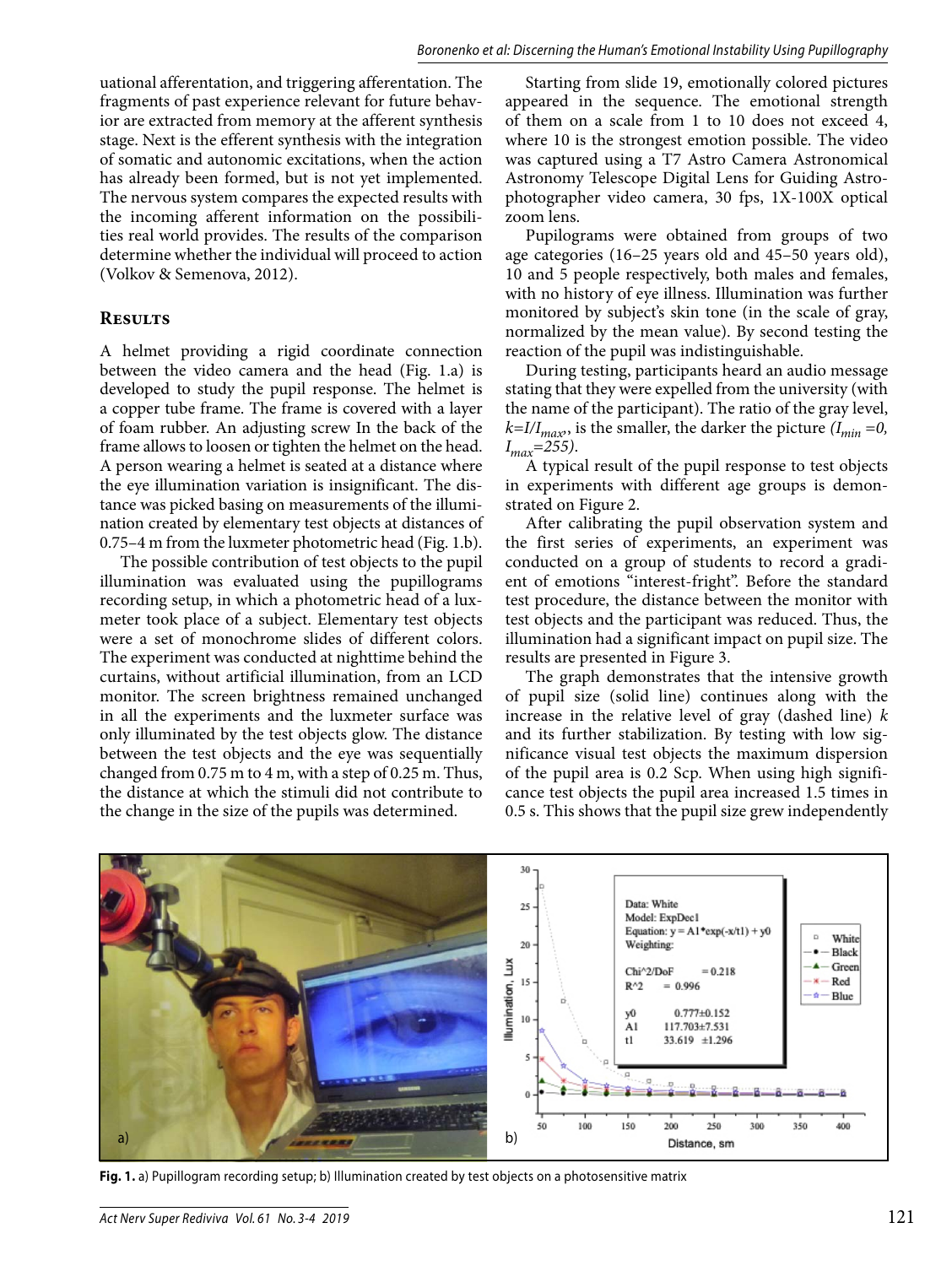

**Fig. 2.** a) Software system synchronization; b) Pupil response, electrodermal response to test objects

of the light, it was caused by emotions gradient. The dilation or contraction of the pupil depends on the current balance between sympathetic and parasympathetic nervous systems. In this case, disturbance of the sympathetic section caused pupil dilation (with fear), which indicated readiness for action. The experiment shows that the pupil's reaction to the important information will exceed the level of interference from lighting or another source. Thus, an important step in the application of this method is the establishment of an emotional threshold, which is characterized by the "speed" and "frequency" of engaging an individual in one or another emotional state and provokes action.

The statistics for assessing the intensity of test objects was accumulated both online and in the presence of teachers. The students' emotional reaction was monitored along with response. In some cases, the participants reacted with vigorous commentaries and aggression. Personal beliefs stipulated the different emotional reactions. In this case, simple pictures carried information that is significant for the individual. Emotionality was individually activated.

In experiments with audio stimuli, the pupillary response was observed. Important information contributed to the increase of the pupil's size. The moment of reporting information was not perfect, as the gray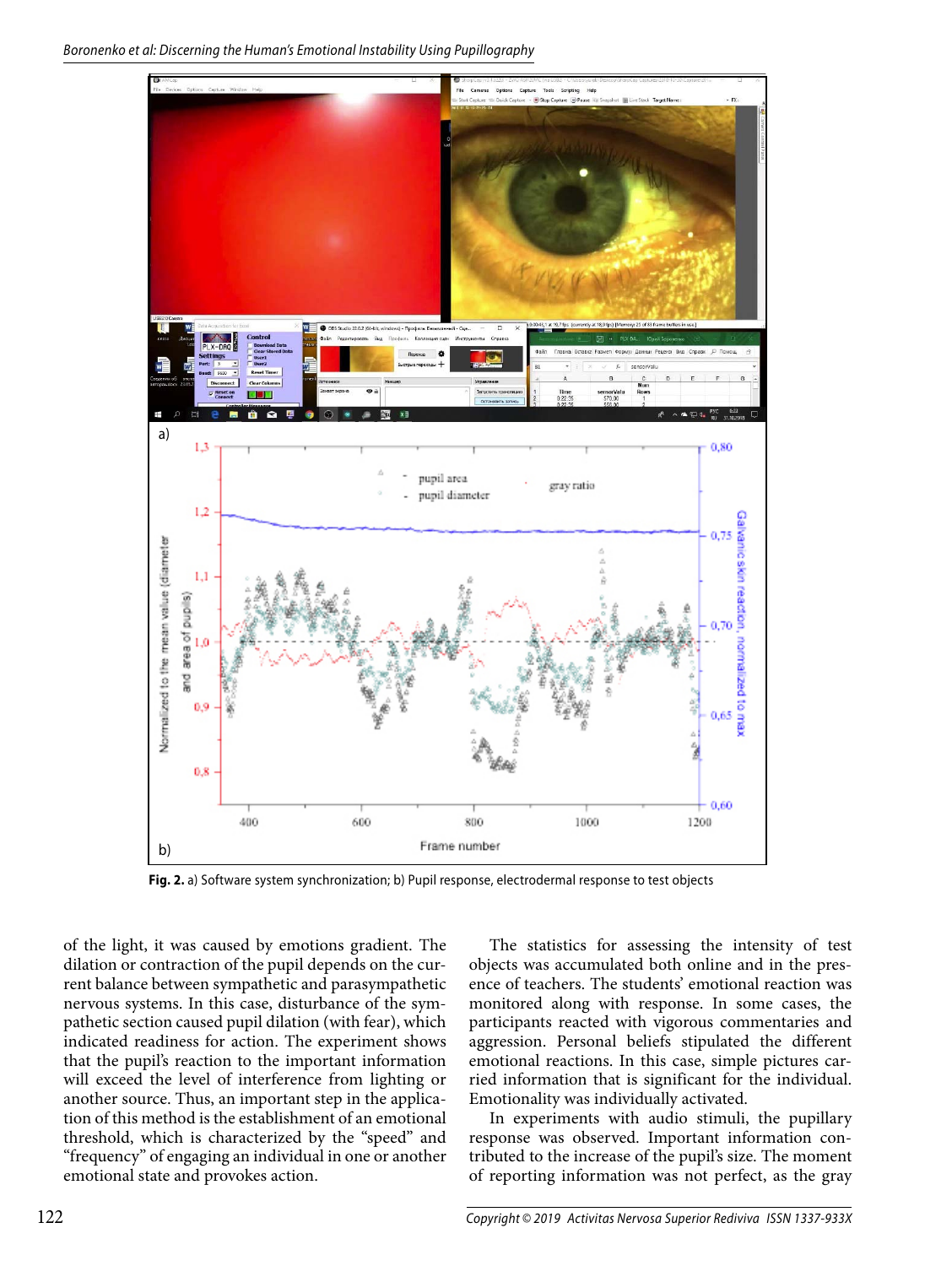

**Fig. 3.** The reaction of the pupil to the test object containing information relevant to the subject

coefficient  $k=I/I_{max}$  decreased, i.e. the color of the test object at the start also contributed to the growth of the pupil. However, after the 60th second, the color of the test object did not change and the growth of the pupil is explained only by the emotional state of the person. Observing the emotional reaction of the subject, the operator turned off the recording of the pupillogram. Visually, the growth of the pupil continued for some time.

## **Discussion**

To improve the results of the experiment the video stimuli must contain a transition from a dark scene to a light one. Two competing processes will arise: the illumination will help to shrink the pupil, and the emotions will "force" the pupil to widen. Then, depending on the information degree of significance, the size of the pupil either does not exceed or exceeds a certain level after which a person can be considered potentially dangerous.

Affectiva, founded by Rosalind Picard (1997) and her MIT graduate student Rana el Kaliouby, opened access to their SDK on Unity for experimenting, testing, and implementing various micro-projects. Currently, the company has the world's largest database of faces analyzed. Almost all foreign companies use biometrics not only in cell phones. For example, Sentio Solutions is developing a Feel bracelet that tracks, recognizes, and collects data on human emotions during the day. At the same time, the mobile application offers tips that aim to form a positive emotional habits of the user. Sensors built into the bracelet monitor several physiological signals, such as pulse, electrodermal reactions, skin temperature, and the algorithms of the system translate biological signals into the "language" of emotions.

Security surveillance systems at a particular airport (Meshchaninov & Ldovskaya 2015) use of vibroimages. Technically, the vibroimage is the accumulated interframe difference in each element of the video image. This computer image processing is carried out in real time and allows you to use the resulting vibraimage as a database for determining the individual's psycho-emotional parameters, for example, the level of aggression, stress, anxiety, and potential danger. New biometric technologies developed by Elsis: volume pulse (3D-pulse) and vibroImage make it possible to get more than 10 million readings per second on the psycho-physiological state of a person and can be used to build third-generation biometric systems (Picard 1997; Panksepp 2004; Maddess & James 2006; Mokrik & Zaplatinskiy 2014). They are capable of simultaneously carrying out the identification and testing of the user's thoughts within 10 seconds (Mokrik & Zaplatinskiy 2014; Akhmetvaleev & Katasev 2016; Volkov & Semenova, 2012; Vozzhenikova & Kuznetsov 2014).

Pupilograms have been used in the diagnosis of emotional states for at least 30 years (Sirois & Brisson 2014). The eye tracker study (Kreuzmair *et al.* 2017) demonstrated that fake personalized medical diagnoses cause a visible reaction — a similar model was used in this study. The size of the pupil as a correlate of psychological stress is indicated, in particular, by the study (Stolarska-Weryńska *et al.* 2016). At the same time,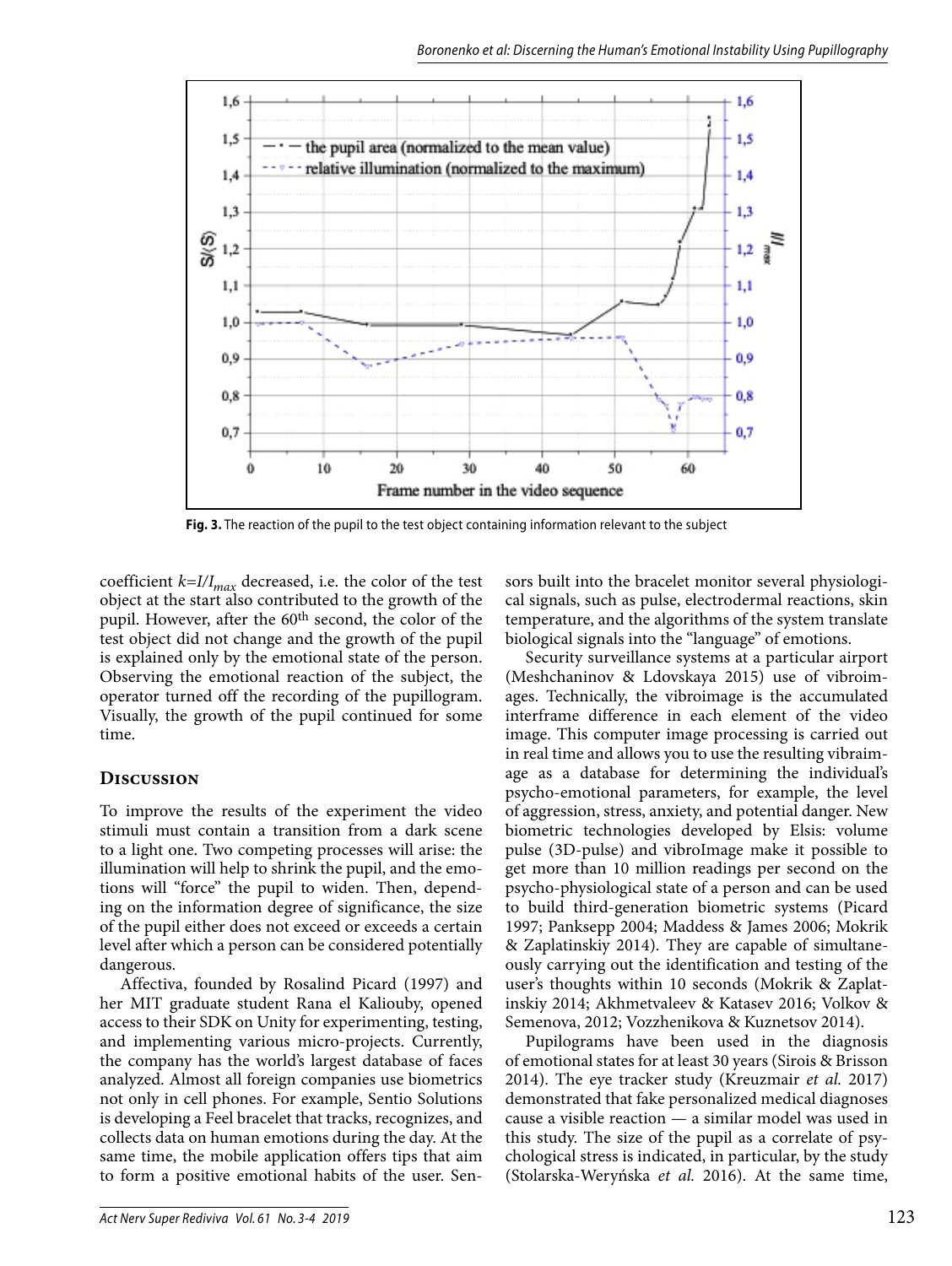studies demonstrate that the pupil diameter is not a discrete, but a continual parameter — the degree of stress corresponds to different pupil diameters (Pedrotti *et al.* 2014), and there are results indicating that it is possible to automatically classify the degree of stress by this parameter. These experiments show the potential for development in the field of automatic detection of malicious intent by the pupil diameter.

Thus, identification and recognition systems based on the assessment of the emotional state and facial expressions are the most promising for use in security systems (Leon-Sarmiento *et al.* 2008; Wilhelm & Wilhelm 2003; Maslova 2017; Merritt *et al.* 2004). When developing systems for recognizing potentially dangerous individuals, the overwhelming majority of researchers focus on mimic biometric data (Dacey *et al.* 2005; Ayata *et al.* 2017; Prasolenko *et al.* 2017; Sirois & Brisson 2014; Rossi *et al.* 2017). The biometrics effectiveness for identification is extremely high, as it allows you to accurately recognize a person and the probability of error is not more than 0.1%. However, the video surveillance system should not only carry out automatic scanning of faces and identify them in the database, as well as analyze basic unhidden emotions. The main task is to identify those who are going to commit a crime by certain markers.

# **Conclusion**

Research demonstrated that under the influence of low significance test objects the emotional state remains almost unchanged, a slight change in the amplitude characteristics of the pupillograms (maximum dispersion is 0.2Scp) is observed. Consequently, using test object with important information allows to achieve a pupillary reaction that exceeds the reaction caused by other factors, which makes it possible to reliably recognize instability of the emotional state of a person.

Thus, the test objects (video and audio files) used to study the reaction of the pupil to the information incoming to the brain are important for individuals of a certain category, becoming specifically "activating".

Subsequent research needs to address establishing a critical level of  $\Psi_{\text{activation}}$  of permissible emotions and accumulation of statistics.

## **Acknowledgements**

The research is conducted under the financial support of Russian Foundation for Basic Research as a part of project 18-47-860018 r a.

#### REFERENCES

1 Akhmetvaleev AM & Katasev AS (2016). Concept of non-contact identification of individuals posing a threat to the public security. Herald of National Centre of Life Security. **3**: 83–88.

- 2 Ayata DD, Yaslan Y, Kamaşak M (2017). Emotion Recognition via Galvanic Skin Response: Comparison of Machine Learning Algorithms and Feature Extraction Methods. Istanbul University-Journal of Electrical & Electronics Engineering. **17**(1): 3147–3156.
- 3 Bekmurzin MS, Zakharov VP, Zachek OI (2014). Biometric technologies in anti-terrorist activity of the law enforcement agencies: prospects and problems. Vestnik Moskovskogo universiteta MVD Rossii. **10**: 44–49.
- 4 Bekmurzin MS, Zakharov VP, Zachek OI (2014). Biometrics technologies in the antiterrorist activity of the law enforcement organizations: potential and problems of application. Moscow University of Ministry of Internal Affairs Herald. **10**: 44–49.
- 5 Dacey DM, Liao HW, Peterson BB, Robinson FR, Smith VC, Pokorny J, et al. (2005). Melanopsin-expressing ganglion cells in primate retina signal colour and irradiance and project to the LGN. Nature. **433**(7027): 749–754.
- 6 Danilova NN & Krylova AL (2005). Physiology of superior neural function. Rostov-on-Don: Phoenix.
- 7 Druki AA (2011). System of search, extraction, and recognition of faces on the images. News of Tomsk Polytechnical University. **318**(5): 64–70.
- 8 Ershova RV, Varchenko NN, Gankin KA (2014). On the psychophysiological predictors of personal traits. Human Capital. **7**: 52.
- 9 Fomenko VN, Kupriyanov A, Akhmetvaleev AM, Katasev AS, Kirpichnikov AP (2018). Mathematics and software for determining the functional condition of alcohol influence on the basis of neural network approach. Herald of Technological Institute. **21**(2): 124–132.
- 10 Gnezdickiy VV (2003). Evoked potentials of the brain in clinical practice. MedpressInform. **264**: 5.
- 11 Gukasov VM, Shovkoplyas YuA, Minki VA, Kozlov YP (2012). Method of vibroimages and NLS-diagnostics – the modern basis for ecological security. Proceedings of VI International congress "Weak and ultraweak fields and radiations in biology and medicine", p. 217.
- 12 Kolker IA (2004). Visual evoked potentials and visual dysfunction in children with cerebral palsy. Neurophysiology. **36**(3): 248–255.
- 13 Kostylev NM, Gorevoy AV (2013). Module of detecting face vitality based on spectral characteristics of the human skin reflection. Inzhenernyi zhurnal nauka i innovatsii. **9**: 1.
- 14 Kreuzmair C, Siegrist M, Keller C. (2017). Are people emotionally aroused by hypothetical medical scenarios in experiments? An eye tracking study with pupil dilation. Journal of Risk Research. **20**(10): 1308–1319.
- 15 Leon-Sarmiento FE, Prada DG, Gutiérrez C (2008). Pupila, pupilometría y pupilografía. Acta Neurol Colomb. **24**(4): 188–197.
- 16 Maddess TL & James AC (2006). Method and apparatus for assessing neural function by sparse stimuli. Patents No. 7006863, USA.
- 17 Maslova NM (2017). Evaluation of the reaction of the visual system of students of different age groups to a printed load with different design parameters. World Science. **10**(26): 25–27.
- 18 Merritt SL, Schnyders HC, Patel M, Basner RC, O'Neill W (2004). Pupil staging and EEG measurement of sleepiness. Int J Psychophysiol. **52**(1): 97–112.
- 19 Meshchaninov S & Ldovskaya A (2015). Mathematical model of an adaptive system for remote monitoring of human's psychophysiological state. Computational Problems of Electrical Engineering. **5**(1): 37–40.
- 20 Mokrik OYa & Zaplatinskiy VO (2014). Development of express method of diagnostics of human pain reaction. Herald of Problems of Biology and Medicine. **2**(2): 13–17.
- 21 Monticelli FC, Hitzl W, Priemer F, Preiss U, Kunz SN, Keller T (2015). The potential of infrared pupillography in routine police traffic checks Das Potenzial der Infrarot-Pupillographie im Rahmen polizeilicher Routineverkehrskontrollen. Rechtsmedizin. **25**(5): 466–473.
- 22 Panksepp J (2004) Affective neuroscience: The foundations of human and animal emotions. USA: Oxford university press, ISBN 978-0195178050, 482 p.
- 23 Pedrotti M, Mirzaei MA, Tedesco A, Chardonnet JR, Mérienne F, Benedetto S, Baccino T (2014). Automatic stress classification with pupil diameter analysis. International Journal of Human-Computer Interaction. **30**(3): 220–236.